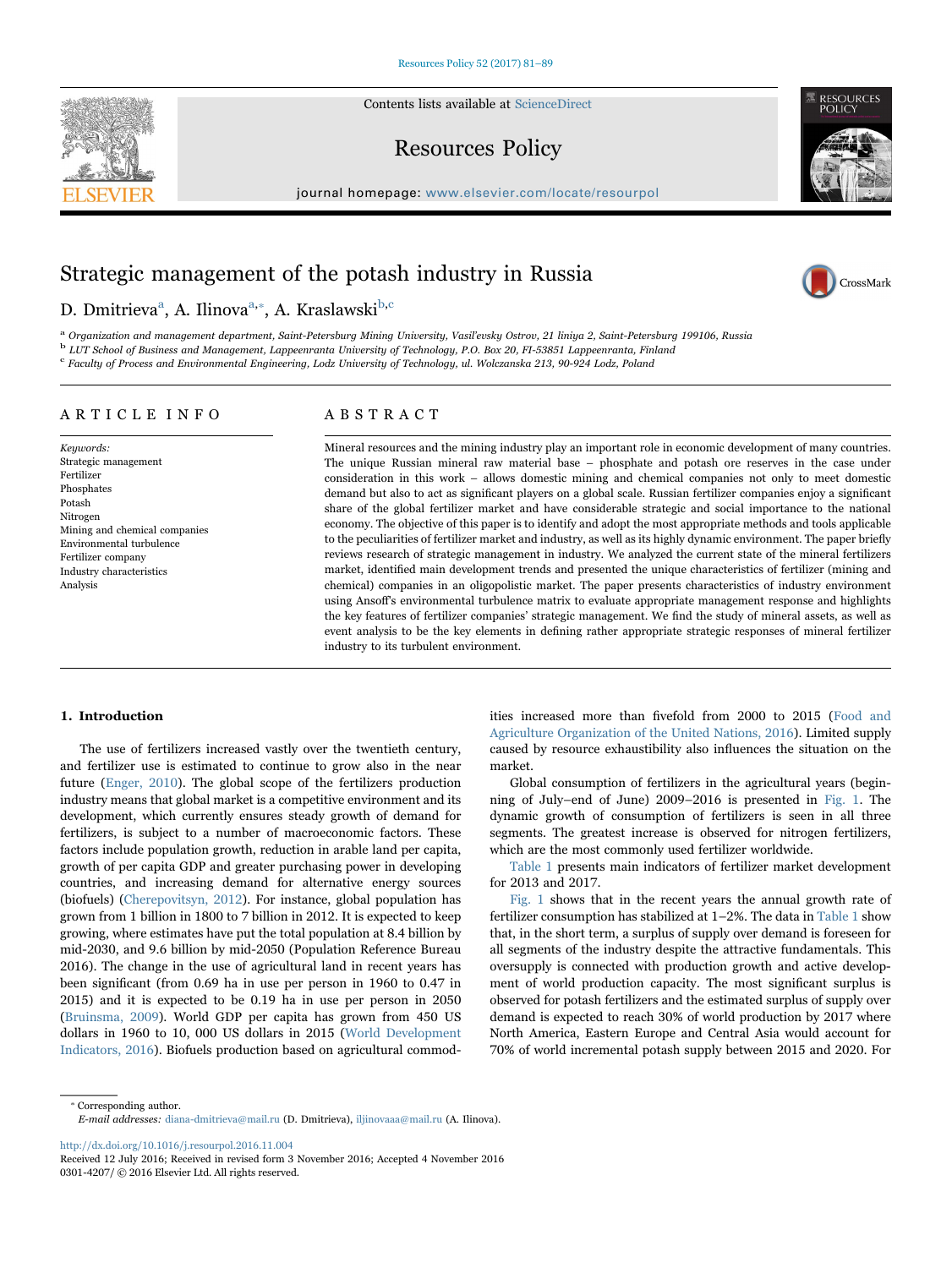<span id="page-1-0"></span>

<span id="page-1-1"></span>Table 1

Main indicators of fertilizer market development, million tonnes.

| Indicator                                         | Potash   |           | <b>Nitrogen</b> |           | Phosphate |            |
|---------------------------------------------------|----------|-----------|-----------------|-----------|-----------|------------|
|                                                   | 2013     | 2017F     | 2013            | 2017F     | 2013      | 2017F      |
| World production<br>capacities                    | 49.7     | 59.6      | 173.5           | 199.5     | 54.6      | 63.7       |
| World production                                  | 41.7     | 49.7      | 150.4           | 159.8     | 45.5      | 52         |
| World consumption<br>(including industrial)       | 32.7     | 34.7      | 141.5           | 154.2     | 42.1      | 46.5       |
| Supply-demand balance<br>and excess (% of supply) | 9<br>22% | 15<br>30% | 8.9<br>6%       | 5.6<br>4% | 3.4<br>7% | 5.5<br>11% |

nitrogen fertilizer, overproduction is forecast to increase to 4% of production, and for phosphorus to 11%. However, the current recession is forcing many companies to postpone the increase the production capacity, thus slowing production growth. In consequence, the forecasts may overestimate market surplus.

The global fertilizers market significantly influences the development and prospects of many modern Russian mining and chemical industries, particularly integrated enterprises. The global fertilizers market is affected by many factors, for example [\(Ponomarenko, 2011](#page-8-5)):

- 1. The balance of supply and demand
- 2. The limited geographic accessibility of mineral resources (potash and phosphate ores);
- 3. The characteristics of arable farming, including different scales of agricultural activities in different countries and different levels of fertilizer consumption;
- 4. The concentration of industrial facilities near the sources of raw materials, market outlets and seaports;
- 5. Directions of agricultural policy in different countries;
- 6. Conditions for international agricultural trade, etc.

In addition, changes in prices for raw materials and energy have a significant impact on fertilizer prices. The geographical mismatch between production and consumption means that the fertilizer markets are international in nature and a significant share of the products is exported.

When considering the above factors, it should be mentioned that some of them affect the industry in a long-term or predictable way (such as growth in world population and the availability of various natural resources) whereas others can change dramatically, becoming weaker or stronger or even changing direction (for example, agricultural policy or regulation of foreign and domestic trade). The complexity of the interaction of these and other dynamic and multidirectional factors generates turbulence in the external environment and poses challenges for strategic decision-making in integrated mining and

chemical companies. Environmental turbulence [\(Bruno, 2015](#page-8-6)) should be understood as "a measure of the degree of changeability and predictability of the companies' environment" (Ansoff[, 1993](#page-8-7)). The faster the changes occur, the higher the degree of turbulence.

However, the competitive advantages of Russian manufacturers, which are largely resource-based, can be partially or completely lost as a result of changes in the industry environment. Growing price competition in the fertilizer market, increasing levels of dynamism of the external environment and greater volatility of global markets have forced mining and chemical companies around the world to focus on managing costs and improving the effectiveness of strategic management and marketing activities.

# 2. Literature review

Despite the wide range of existing methods and tools for strategic management [\(Aaker, 2013; Barney, 1991](#page-8-8)), no optimal strategic approach that takes into account the industrial and market peculiarities of the fertilizer manufacturing industry in a highly turbulent environment has been found. Previous studies have addressed fertilizer markets and forecasts of fertilizer consumption ([Al Rawashdeh and](#page-8-9) [Maxwell, 2011;](#page-8-9) [Al Rawashdeh et al., 2016;](#page-8-10) [Geman, 2013](#page-8-11)), demand and supply sides of the fertilizer industry [\(Al Rawashdeh and Maxwell,](#page-8-12) [2014\)](#page-8-12), the role of fertilizers in the global food system [\(Cordell, 2015\)](#page-8-13), and also the development of phosphate and potash resources and reserves ([Mew, 2016,](#page-8-14) [Ciceri,](#page-8-15) 2015, [Cooper, 2011](#page-8-16)). From the point of view of strategy, many studies have considered issues of strategic management of large companies [\(Freeman, 1984,](#page-8-17) [Glueck, 1980](#page-8-18), [Lorange, 1980,](#page-8-19) Worrell, 1988, [Grant, 2011,](#page-8-20) [Pitere, 2001,](#page-8-21) [Anso](#page-8-22)ff, [2007,](#page-8-22) [Spender, 2014](#page-8-23)). Previous research has also addressed recent evolution of the fertilizers market and has assessed likely developments in the coming decades ([Al Rawashdeh and Maxwell, 2014](#page-8-12)), as well as questions concerning fertilizer availability in a resource-limited world ([Dawson, 2011\)](#page-8-24).

There are a small number of papers devoted to development of fertilizer companies and the management of these enterprises. In particular, previous study has attempted to analyze the technical efficiency performance of major global corporations involved in phosphate recourses mining using the BCC (Banker, Charnes, and Cooper) and CCR (Charnes, Cooper, and Rhodes) models of data envelopment analysis [\(Geissler, 2015](#page-8-25)). In addition, papers have considered capital investment in fertilizer companies [\(Geman, 2013\)](#page-8-11), the supply behavior of state mining enterprises ([Al Rawashdeh, 2008\)](#page-8-26), and efficiency performance of the world's leading corporations in phosphate rock mining ([Geissler, 2015\)](#page-8-25). However, there are no research papers focusing specifically on strategic management of fertilizer mining companies operating in conditions of a highly turbulent external environment.

Practically all phosphate and potash resources used for fertilizer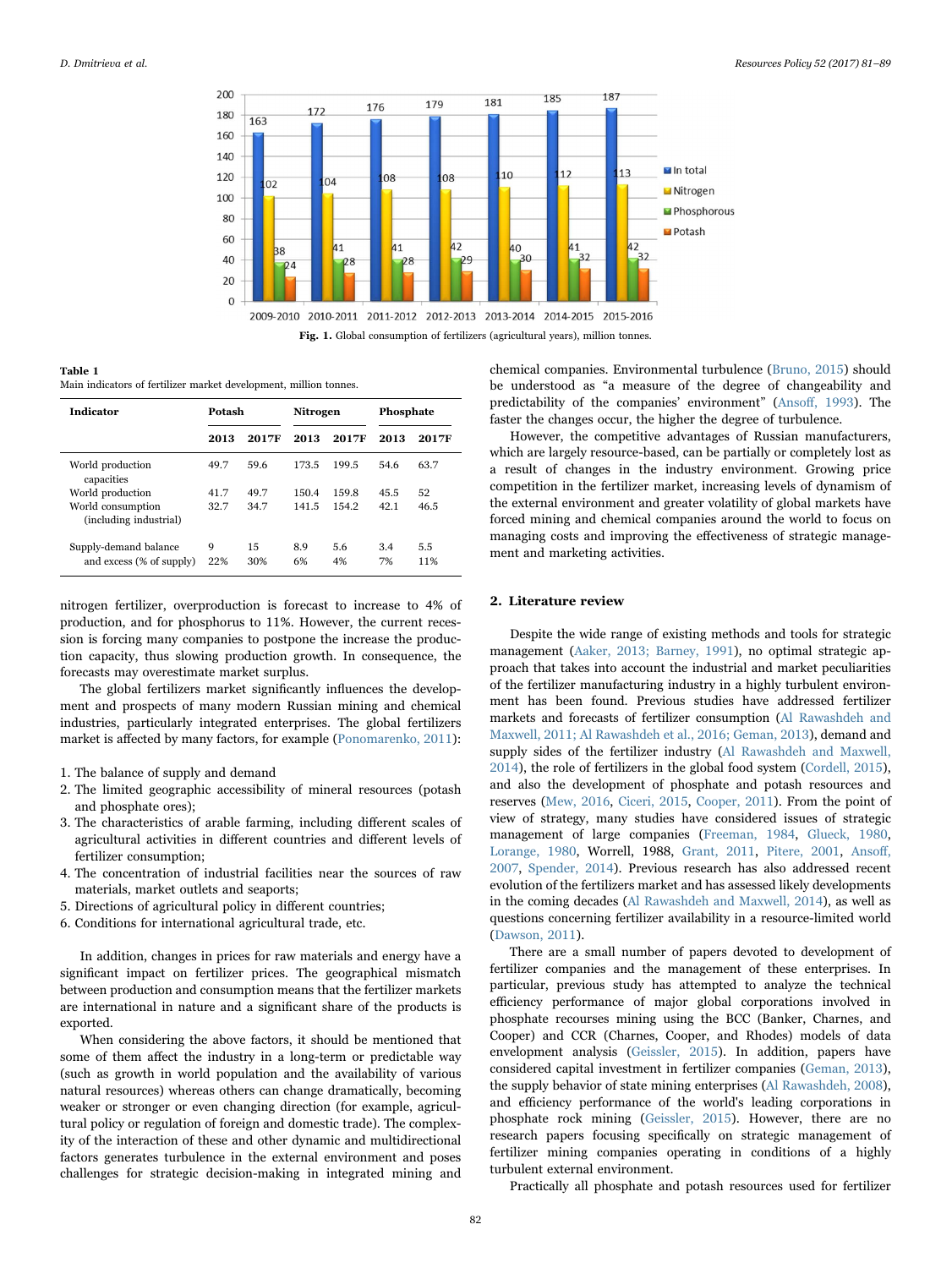production originate from exploitable deposits concentrated in a rather small number of countries and mined predominantly by a limited number of global enterprises [\(Geissler, 2015](#page-8-25)). These enterprises differ by size, types of fertilizers they produce, degree of vertical and horizontal integration, access to raw materials, and legal form or type of ownership. Their overall goal is production optimization, which is impossible without effective strategic management.

The structure and operating environment of companies operating in the mining and chemical industry necessitate formation of an approach to strategic management taking into account industrial and market characteristics in a highly turbulent environment. Therefore the issue of strategic management in highly turbulent environment is analyzed in this paper. The paper is organized as follows: first, we determine the features of the oligopolistic fertilizer market using Porter's model; next, we identify turbulence level for Russian fertilizer companies using Ansoff approach; finally, we suggest strategic management methods for Russian fertilizer companies in conditions of high environmental turbulence. Some of them, such as event analysis and analysis of mineral assets are applied for potash companies. The conclusions related to the current situation in Russian fertilizers industry are made on the basis of application of the above mentioned methods.

# 3. Features of the oligopolistic fertilizer market according to porter's model

We determined characteristic features of the oligopolistic fertilizer market and specificities of mining and chemical holdings using Porter, Thompson and Strickland's ([Thompson, 2003](#page-8-27)) methods. Industry characteristics are presented in [Table 2.](#page-2-0)

The high degree of competition in the industry determines the direction of company activities; strategic decisions are made in a context of close interdependence between market participants with implementation of company strategies affecting competition in the industry as a whole.

At the same time, phosphate and nitrogen industries are not so much concentrated as the potash sector. The phosphate market, though concentrated, is still competitive. The potash industry has been operated as a cartel coordinated by two exporting companies ("Canpotex" in North America (owned by "Potash Сorp", "Agrium" and "Mosaic") and the "Belarusian Potash Company" (owned by "Uralkali" and "Belaruskali"). Nevertheless, oligopolistic features of

the fertilizer industry may also relate to nitrogen or phosphate industry, because, as it was already mentioned, the share of eight of the largest phosphate mining companies reaches about 40% [\(Jenny,](#page-8-28) [2012,](#page-8-28) [Taylor, 2013\)](#page-8-29).

An important problem faced specifically by Russian mining and chemical companies is that they are almost exclusively export-oriented. It results from poor solvency of the Russian market due to the poor financial condition of the domestic agricultural sector, where the need for fertilizers is not completely satisfied.

# 4. Turbulence level for Russian fertilizer companies using Ansoff approach

Effective strategic decision-making that addresses specific problems and characteristics of the fertilizer mining industry is only possible through proper consideration of the interaction of the mining and chemical industry with its dynamic environment. In this context, the approach of Igor Ansoff, the founder of modern strategic management, becomes extremely relevant. In his work, the industry environment, and hence strategic approach, is defined based on different levels of environmental turbulence – from repetitive (Level 1) to unpredictable (Level 5). Each of the turbulence levels is described by four characteristics: complexity of the environment, familiarity of events, rapidity of changes and the possibility of predicting their consequences. [Table 3](#page-3-0) shows modified characteristics of environmental turbulence levels (Ansoff's method) and responsiveness of management response to change (Ansoff[, 1993;](#page-8-7) [Bolotov, 2010\)](#page-8-30).

The table shows that strategic management responses vary depending on the characteristics of the external environment and the level of turbulence; whereas in low environmental turbulence it is possible to use passive (reactive) management, with increasing levels of turbulence the need for responsiveness by the company's management grows, which requires preventive action (proactive management).

The environmental turbulence was characterized using the suggested method.

The fertilizer market is described as a developed global market characterized by considerable variations of production and consumption patterns. For example, Russian mining and chemical companies export about 70% of their products to the main consumer markets of China, India and Brazil, as well as to Europe and North America.

The fertilizer business, potash in particular, can be considered quite volatile when considering the speed of market changes. One of the

#### <span id="page-2-0"></span>Table 2

Characteristics of mining and chemical holdings in an oligopolistic market.

| Characteristic features                      | Industry peculiarities                                                                                                                                                                                                                                                                                                                                                                                                                                                                                                                                                                                                                                                                                                                                                                                                                                                                                                                                                                                                                                                                                                                                                                                                            |
|----------------------------------------------|-----------------------------------------------------------------------------------------------------------------------------------------------------------------------------------------------------------------------------------------------------------------------------------------------------------------------------------------------------------------------------------------------------------------------------------------------------------------------------------------------------------------------------------------------------------------------------------------------------------------------------------------------------------------------------------------------------------------------------------------------------------------------------------------------------------------------------------------------------------------------------------------------------------------------------------------------------------------------------------------------------------------------------------------------------------------------------------------------------------------------------------------------------------------------------------------------------------------------------------|
| Limited number of sellers                    | The presence of large firms with considerable market power. Nitrogen fertilizers can be made anywhere where there is a reliable<br>source of natural gas, whereas integrated potash and phosphate producers are typically miners. Separate mining and chemical<br>companies control a significant share of the market, which allows them to influence market parameters. The high degree of<br>concentration in the market determines the level of competition. Potash has the most concentrated industry structure, whereas,<br>nitrogen has the most fragmented industry structure with about sixty producing countries. Market share of phosphate mining<br>and chemical company OCP is about 14%, and the share of the 8 largest mining companies about 40%. Mosaic Company's share<br>of production of industrial phosphates is about 20%; the share of the 8 largest companies is about 60%. The total share of the<br>four main world exporters of P2O5 is about 60%. The potash market is controlled by only 11 companies; the total share of the<br>world's top four producers is about 70% (information-analytical center "Mineral", 2016). Rivalry is the highest for nitrogen and<br>the lowest for potash companies. |
| Huge number of customers                     | Customers of fertilizer products in most cases are the final consumers (several hundred thousand farms). In producing<br>countries, fertilizers are sold through companies' own sales divisions and international traders. None of the customers can<br>affect the terms and conditions of market transactions and the level of competition in the market. In global scale main<br>customers are India and China, and they considerably influence the supply-and-demand balance on the world market.                                                                                                                                                                                                                                                                                                                                                                                                                                                                                                                                                                                                                                                                                                                              |
| Standardized product                         | Fertilizers from different manufacturers are identical and completely interchangeable. The consumer buys product based on<br>price. There are no substitute products.                                                                                                                                                                                                                                                                                                                                                                                                                                                                                                                                                                                                                                                                                                                                                                                                                                                                                                                                                                                                                                                             |
| Barriers to market entry                     | Entry into the market requires considerable investment, related primarily to the necessity to capture a significant share of the<br>oligopolistic market. Threat of entry is really high for potash and lower for nitrogen. Additionally, production is very capital<br>intensive (construction of new facilities costs about 1.5 billion USD for 1 million tons P2O5). It takes up to seven years to<br>develop a potash mine, three years for nitrogen plants and four to five years to develop a phosphate project.                                                                                                                                                                                                                                                                                                                                                                                                                                                                                                                                                                                                                                                                                                            |
| Interaction and interdependence of companies | Decisions by individual mining and chemical companies affect the market situation and decision-making occurs taking into<br>account the possible reaction of other market participants. There is the possibility of collusion and cartel-like behavior.                                                                                                                                                                                                                                                                                                                                                                                                                                                                                                                                                                                                                                                                                                                                                                                                                                                                                                                                                                           |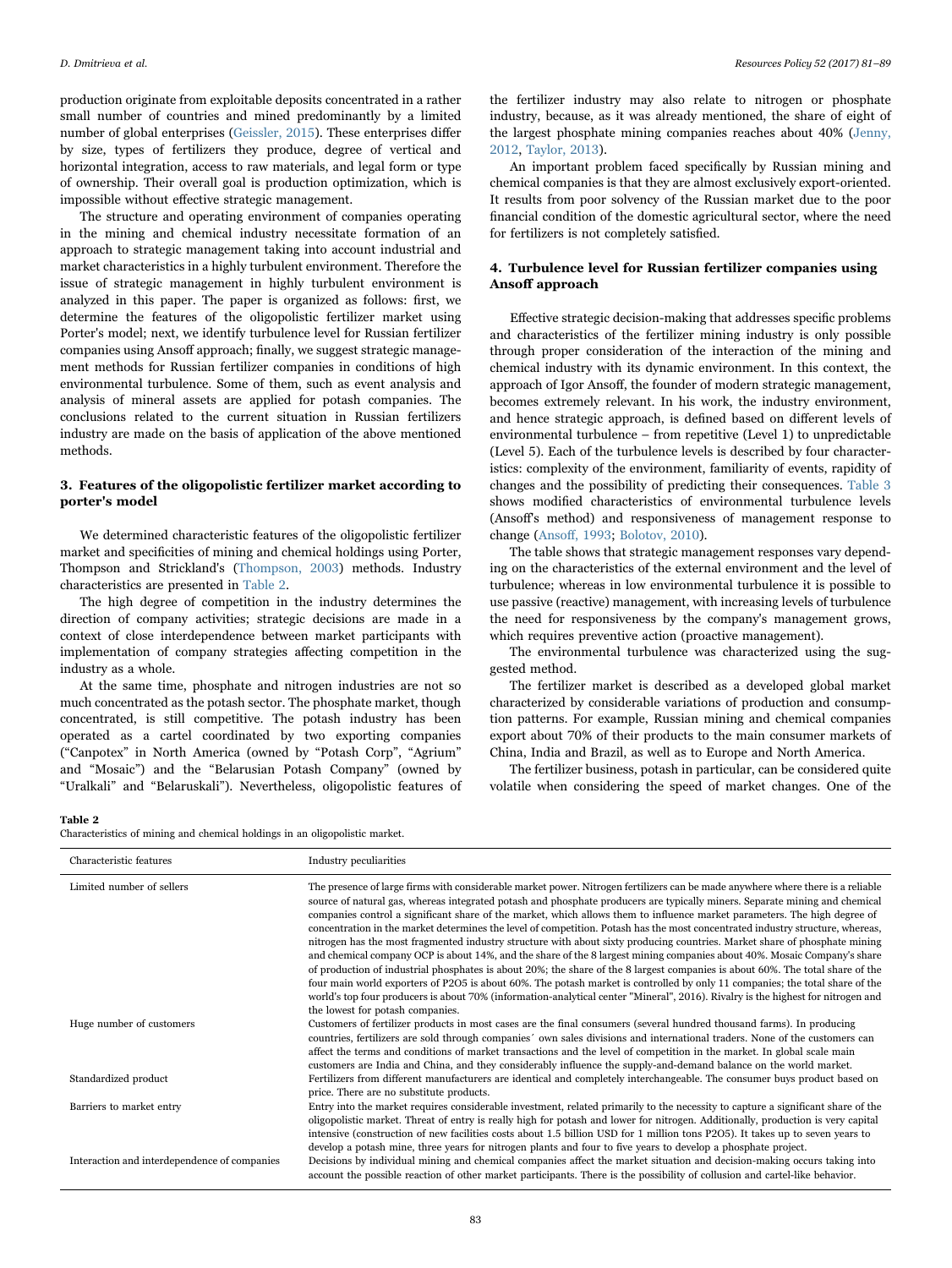<span id="page-3-0"></span>Сharacteristics of environmental turbulence levels.

| Characteristics                                                                                           | Turbulence levels, their characteristics and peculiarities |                                                                     |                                               |                                                          |                                               |
|-----------------------------------------------------------------------------------------------------------|------------------------------------------------------------|---------------------------------------------------------------------|-----------------------------------------------|----------------------------------------------------------|-----------------------------------------------|
|                                                                                                           |                                                            | $\overline{2}$                                                      | 3                                             | 4                                                        | 5                                             |
| Environmental turbulence                                                                                  | Repetitive (no change)                                     | <b>Expanding (Slow</b><br>Incremental Change)                       | Changing                                      | Discontinuous                                            | Supriseful                                    |
| Complexity of market environment                                                                          | Non-competitive<br>market (national<br>economic)           | Weakly competitive<br>market                                        | Developed market<br>(regional, technological) | Developed international<br>market                        | Intensively growing<br>global market          |
| Familiarity of events                                                                                     | Familiar, repetitive                                       | Notable trends                                                      | Extrapolable events                           | Constantly changing<br>events                            | Continually changing<br>and unexpected events |
| Rapidity of change                                                                                        | Very slow                                                  | Moderate; simple<br>reaction                                        | Average; clearly defined<br>changes           | Rapid; poorly defined<br>changes                         | Very rapid changes                            |
| Visibility of future                                                                                      | Recurring                                                  | Forecastable<br>Responsiveness of general management to the changes | Predictable                                   | Partially Predictable                                    | Unpredictable                                 |
| Responsiveness of general management<br>capability (Strategy, characteristics of<br>strategic management) | Search for stability,<br>rejects changes                   | Search for efficiency,<br>adapts to changes<br>(reactive)           | Market driven, seeks<br>familiar changes      | Environment driven,<br>seeks related changes<br>(active) | Creating an environment<br>(proactive)        |
| Information support                                                                                       | Historical precedents                                      | Historical experience                                               | Extrapolation                                 | Future opportunities                                     | Event-analysis                                |

fundamental reasons of the high volatility of the mining and chemical market is its oligopolistic market structure with a small number of producers worldwide. In particular, the potash market is oligopolistic, with the three largest companies controlling nearly 60% of the market.

There is some evidence of the fluctuating and volatile state of the fertilizer market:

- 1. One of the most recent signs of turbulence was seen after August 2013, when the largest producer of potash - Russian company, "Uralkali" - announced its withdrawal from its trading partnership with the Belarusian company "Belaruskali", and stopped export sales through the joint trader, Belarusian Potash Company (BPC). "Uralkali" decided to start exporting itself. This decision destabilized the whole market, prices began to falter for all types of fertilizers, resulting in a significant loss of profitability and capitalization for mining and chemical companies [\(Figs. 2](#page-3-1) and [3](#page-3-2)).
- 2. Changes in the market caused by currency fluctuations, for example, a significant weakening of the Russian ruble.
- 3. Unexpected decisions to postpone the launch of new production capacities, which make forecasts about world production unreliable.

Based on the above characterization, it can be seen that the fertilizer market is undergoing rapid, poorly defined changes, and management of companies acting on the market consequently have to adopt an appropriate approach. Using Ansoff's matrix and following analysis of the environment of Russian mining and chemical companies, it was concluded that the degree of turbulence is at Level 4, and occasionally, even at Level 5.

In the context of relatively high turbulence on the mining and

<span id="page-3-1"></span>

Fig. 2. Drop in profits of the largest mining and chemical companies from 2012 to 2013 (in millions of USD).

<span id="page-3-2"></span>

Fig. 3. Loss (in % of the previous year) of the largest mining and chemical companies' capitalization in 2013.

chemical production market, the planning horizon should be narrowed from 10 to 5 years. Further, implementation of the strategy should not be interpreted as implying strict implementation and immutability over a long period of time. The strategy must be flexible on the one hand, and at the same time, ensure stable achievement of the companies' goals.

It is necessary to know how to plan the company's activities, bearing in mind the possibility of changes, and to understand how often it is necessary to review strategy to keep up with the market and market changes while not focusing disproportionate efforts on strategic planning at the expense of operating activities.

Thus, the high level of environmental turbulence, increasingly tough competition and current world economic situation demands that mining and chemical companies monitor the global environment and exhibit flexibility in their actions. Foreign and domestic experience shows that such demands can only be met with advanced and effective strategic management. In a modern economy, a huge number of factors affect the formation of a company's strategy and their interaction is specific to the industry and enterprises involved.

## 5. Methodology: mineral assets and event analysis

Strategic analysis of mining and chemical companies should be carried out not only using common tools such as SWOT-analysis, PEST-analysis, analysis of competitive forces (M. Porter) [\(Porter,](#page-8-31) [1998\)](#page-8-31), SWN-analysis, Ohmae diagram etc., but with the help of methods that specifically take industry characteristics into account ([Dmitrieva, 2016\)](#page-8-32).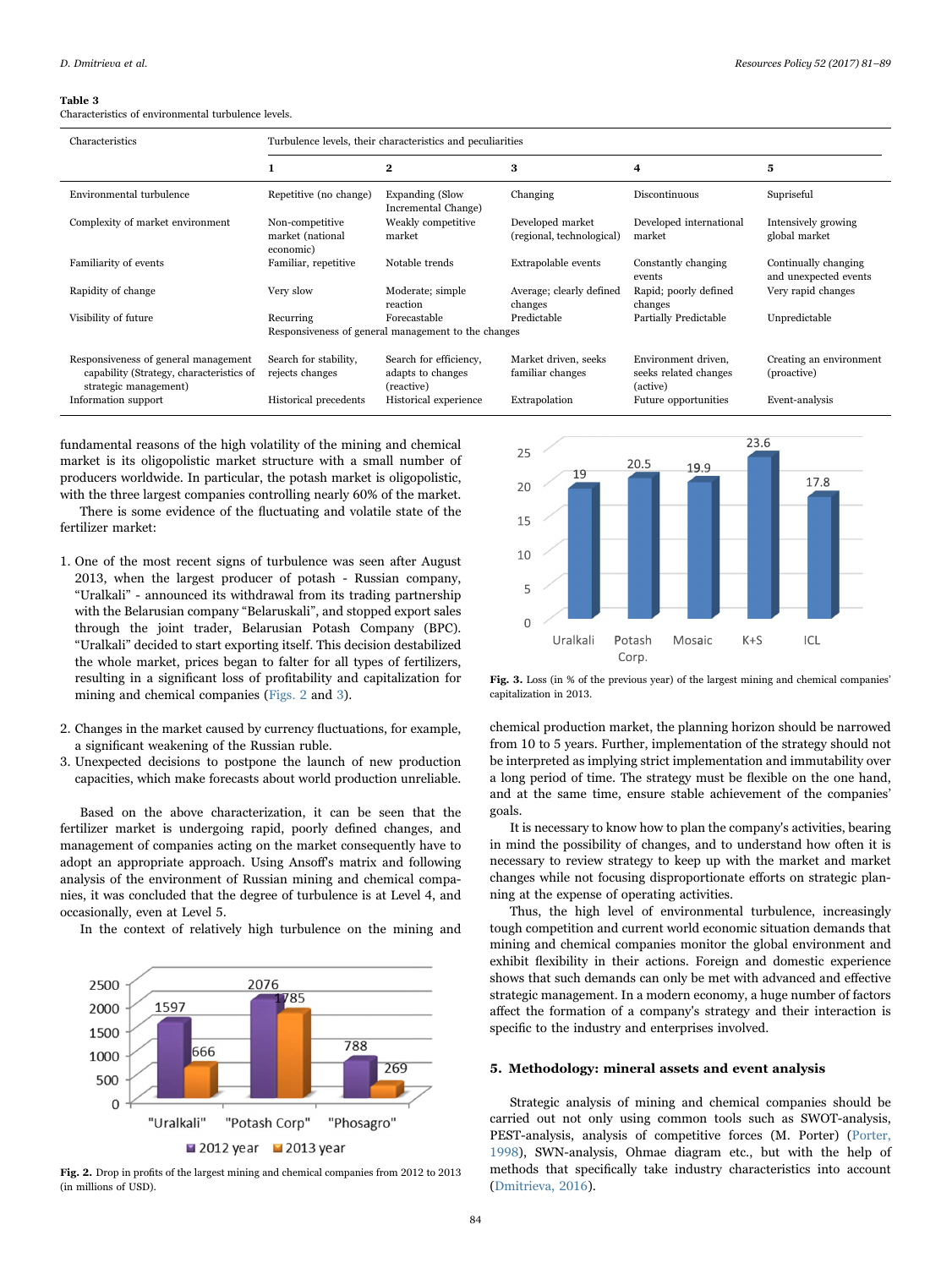A significant influence on mining companies' strategic choices, unlike companies in other sectors, is the condition and allocation of mineral assets, and so it is important to carry out mineral assets analysis [\(Ponomarenko, 2011](#page-8-5)). Such analysis requires monitoring of information about existing resource allocation and completed and planned tenders and auctions. In addition, information about the launch of new production facilities and the expansion of existing capacity of competitors should be tracked.

Most common methods of strategic analysis take into account only the influencing factors; they do not allow for the consideration of unexpected events occurring in the market and market's response to them. This weakness has been recognized and the concept of event analysis is increasingly appearing in the literature. It was introduced into economic sciences from the social sciences, primarily political and psychological sciences. Such event analysis could be a part of strategic analysis in economics and management. The classic definition of event analysis is as follows: "event analysis is a method of producing a sequential description of an incident that accounts for the logical relationships between the facts presented" [\(Sociological Dictionary,](#page-8-33) [2015\)](#page-8-33). These events are put into chronological order and linked together by identifying logical relationships. These links are then tested to ensure that each event is explained satisfactorily. The approach has been used in a number of fields. For example, in politics, events such as elections and revolutions that are followed by significant changes are analyzed, and in psychology, event analysis allows psychological development and the influence of various events on a person's life to be traced.

Economic development at the micro-, macro- and mega-level indicates the emergence of events that are either positive or negatively influence the economy as a whole and the activity of a separate company in particular. Thus, event analysis in the economic context requires monitoring of information that is important for behavior change of the market. In most cases, such information encompasses items like macro-economic indicators, significant statements by important political figures, reports of natural and technological disasters, terrorist acts, global crises, restructuring of companies, and changes in legislation that affect the market. Event analysis includes assumptions about the most probable market reactions in response to changes in the macroeconomic and political context and other indicators and measures, and event analysis can be used as a tool for the analysis of the external or internal environment of the company [\(Dmitrieva, 2012](#page-8-34)).

A systematized scheme of strategic management methods applicable to mining and chemical companies, including those methods adopted and examined by the authors (in bold), is given in [Table 4.](#page-5-0) Most attention is given to strategic analysis processes.

#### 6. Results and discussion

Analysis of industry reveals key characteristics related to strategic management of fertilizer companies. The following features of strategic management of mining and chemical companies are to be highlighted:

- 1. Institutional regulation of subsoil usage [\(Sergeev, 2011](#page-8-35));
- 2. High capital intensity of production and strategic investment decisions;
- 3. Uniqueness of mineral deposits;
- 4. Long period of implementation and the irreversibility of management decisions;
- 5. High level of transaction costs;
- 6. High degree of asset specificity;
- 7. High strategic and social value of companies, which necessitates that strategy formulation takes into account the interests of regional and governmental structures and the local population;
- 8. Necessity to integrate the environmental considerations into strategy development and realization;
- 9. Lack of opportunities to reduce risks by product diversification.

Based on the above results it is possible to develop and apply new methods of strategic analysis to mining and chemical Russian companies. As an example, analysis of mineral assets is considered for the potash industry.

Russian mineral resources of potassium salts are characterized by an extremely high degree of concentration. More than 80% of proven reserves are concentrated in the Verkhnekamskoe potassium field (Perm Territory). The remaining reserves and resources are located in the Gremyachinskoe and Eltonskoe fields (Volgograd region) and the Nepskoe field (Irkutsk region). During the last 70 years, Russia has only developed the Verkhnekamskoe field, the world's second largest potassium field (the largest is in Saskatchewan, Canada) and 10 areas of the field have been explored, 5 of which are currently in operation. Until 2011, production was carried out only by two companies - JSC "Uralkali" and "Silvinit", which decided to merge in 2011. The remaining parts were in areas of unallocated subsoil reserves. In view of this development pattern, the structure of the industry has been stable [\(Table 5](#page-6-0) and [Fig. 4\)](#page-6-1).

On March 12, 2008, the Russian federal government held an auction for the sale of areas of the Verkhnekamskoye potash field, despite the request of the Berezniki and Solikamsk municipalities for replacing the auction with more subjective competition. As a result of fierce bidding, three lots were sold at prices several times higher than expected. This competitive situation was unprecedented for the global potash market as the number of producers, which had been unchanged for decades, increased with the arrival of a serious competitor - JSC "EuroChem".

As a result, the former duopoly was faced with increasing local competition for industrial and raw material resources and the staff, and furthermore, market changes with long-term strategic implications. Construction of several new mining sites and processing factories in areas of the Verkhnekamskoe field was planned for 2012–2017, and a subsidiary of JSC "Uralkali" - LLC "Kama Mining Company" announced plans to start production at one of the areas previously mined by "Silvinit".

In addition, JSC "Kovdor GOK", included in OAO "EuroChem", and LLC "Verkhnekamsk Potash Company", a subsidiary of the producer of complex fertilizers JSC "Akron" received licenses for areas in the Verkhnekamskoe potassium field. A notable change was that companies engaged in the production of other types of fertilizers began to show interest in potash raw materials, which suggests the likely emergence of new producers in Russia ([Table 6\)](#page-6-2).

According to forecasts, by 2018 the structure of the potash market resource base will change significantly. About 40% of currently exploited areas are being developed by JSC "Uralkali", and the company also has plans for the commissioning of production in new areas in addition to those areas to be exploited by "EuroChem" ([Fig. 5\)](#page-6-3).

Changes in the market structure have led to changes in the competitive strategies of major manufacturers in the industry, for example, JSC "Uralkali" and "Silvinit" decided to merge because of the threat of new competitors in the Russian market.

The "EuroChem" company is presently investing about \$3 billions in their new potassium-magnesium projects (in the Palashersky and Balahontsevsky areas of the Verkhnekamskoe field). The company expects to ensure project financing from foreign banks. In total, it invested about \$600 millions in potash projects in 2013. In 2014 their investments approximated \$2.3 billions, and in 2015 amounted to ca. \$400 millions. According to the conditions of the auction, extraction has to begin in 2017. In the first stage of operations, production is planned at the level of 2.3 million tonnes per year, and then to increase by 1.4 million tonnes annually during the second stage.

In addition to parts of the Verkhnekamskoe field, "EuroChem" has acquired rights to another potash field, Gremyachinskoe, with a planned production capacity 4.6 million tons. Its launch was originally scheduled for 2013, but problems with development of the mine meant that the launch was moved to 2017. Calculations show that the project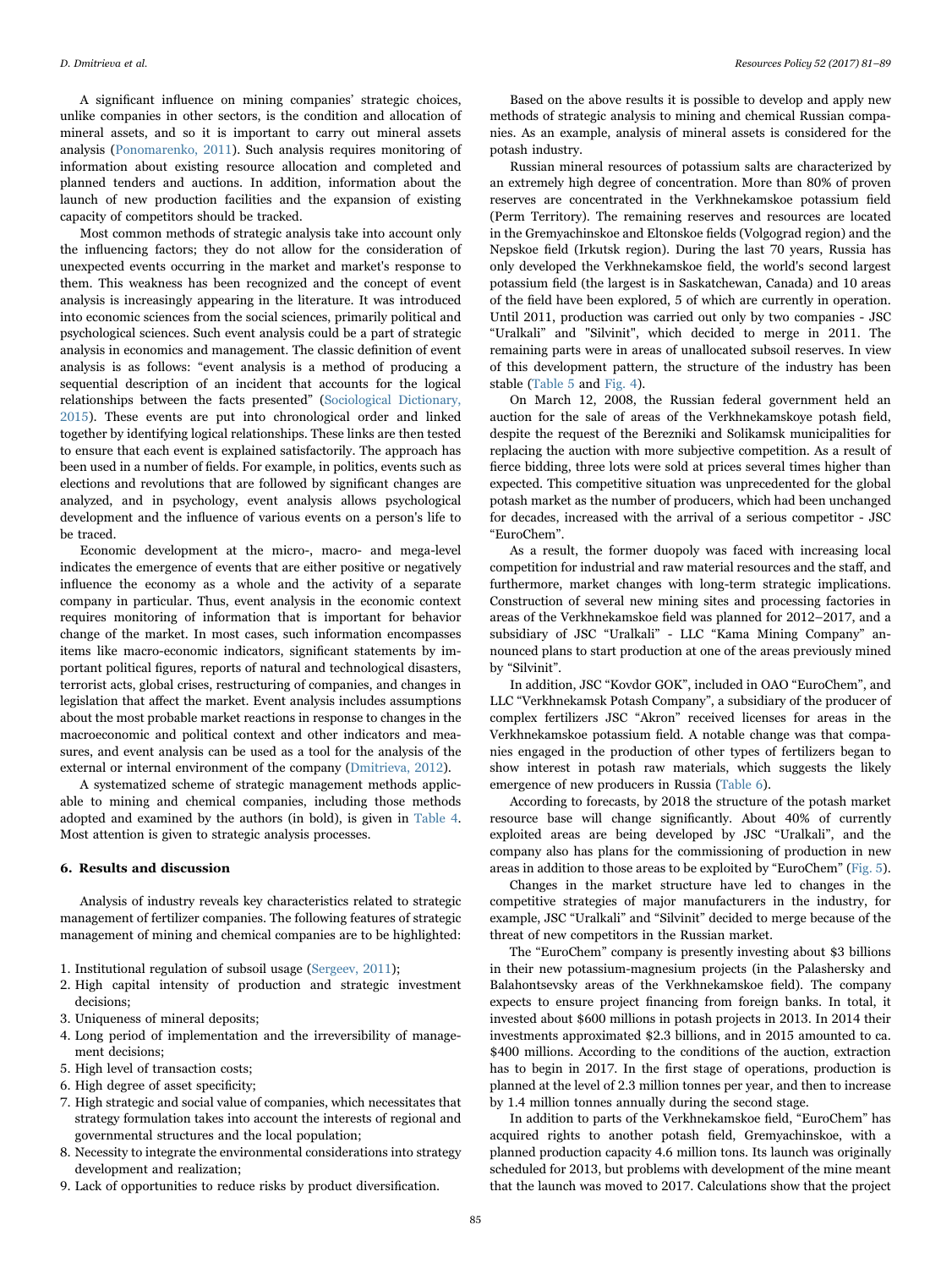<span id="page-5-0"></span>Strategic management methods for mining and chemical companies.

| Strategic management method                                                                                      | Characteristics of the method                                                                                                                                                                                                                                             | Application and relevance to the mining and chemical<br>industry                                                                                                                                                                                    |
|------------------------------------------------------------------------------------------------------------------|---------------------------------------------------------------------------------------------------------------------------------------------------------------------------------------------------------------------------------------------------------------------------|-----------------------------------------------------------------------------------------------------------------------------------------------------------------------------------------------------------------------------------------------------|
| 1. Strategic analysis                                                                                            |                                                                                                                                                                                                                                                                           |                                                                                                                                                                                                                                                     |
| SWOT-analysis                                                                                                    | SWOT-analysis is identifies strengths and weaknesses,                                                                                                                                                                                                                     | SWOT analysis is significant because mining and chemical                                                                                                                                                                                            |
|                                                                                                                  | opportunities and threats to the company to allow creation of<br>an effective strategy.                                                                                                                                                                                   | companies have specific threats and opportunities that needed to<br>be addressed.                                                                                                                                                                   |
| PEST-analysis                                                                                                    | PEST analysis specifies the political, economic, social and                                                                                                                                                                                                               | In the mining and chemical industry, PEST factors have, in                                                                                                                                                                                          |
|                                                                                                                  | technological factors influencing the environment and activity                                                                                                                                                                                                            | general, a restraining influence. The analysis should be                                                                                                                                                                                            |
|                                                                                                                  | of the company and its strategy.                                                                                                                                                                                                                                          | supplemented by consideration of environmental factors that<br>have particular significance.                                                                                                                                                        |
| Porter's five forces analysis                                                                                    | Porter's five forces analysis allows identification of the most<br>important factors determining strategy formation, the<br>attractiveness of the industry and market competition                                                                                         | Porter's five forces analysis has limited applicability to the<br>mining and chemicals industry due to the stable market structure<br>and high barriers to entry.                                                                                   |
| GAP-analysis                                                                                                     | conditions.<br>GAP analysis establishes the discrepancy between achieved<br>and planned (expected, best) results and determines the cause                                                                                                                                 | GAP analysis is highly important because the analysis reveals<br>weaknesses of current strategy and thus helps to avoid them                                                                                                                        |
|                                                                                                                  | of the mismatch.                                                                                                                                                                                                                                                          | when designing a new strategy.                                                                                                                                                                                                                      |
| <b>Event analysis</b>                                                                                            | Event analysis allows estimation of the market's                                                                                                                                                                                                                          | Event analysis is very important in the mining and                                                                                                                                                                                                  |
|                                                                                                                  | reaction to various events and establishes the                                                                                                                                                                                                                            | chemical industry due to the unstable political and                                                                                                                                                                                                 |
|                                                                                                                  | relationship between them to make founded                                                                                                                                                                                                                                 | economic situation, the significant dependence of                                                                                                                                                                                                   |
|                                                                                                                  | assumptions about the future state of the company,                                                                                                                                                                                                                        | companies on social and economic processes, as well as                                                                                                                                                                                              |
|                                                                                                                  | the market and the industry.                                                                                                                                                                                                                                              | the oligopolistic market and the close interdependence<br>of market participants.                                                                                                                                                                   |
| Analysis of mineral assets                                                                                       | Analysis of mineral assets allows identification of the<br>current and projected state of the mineral assets in<br>the industry and the characteristics of their                                                                                                          | Analysis of mineral assets should be an obligatory<br>component of strategic analysis of mining and chemical<br>companies.                                                                                                                          |
|                                                                                                                  | distribution as part of formulation of an effective<br>strategy.                                                                                                                                                                                                          |                                                                                                                                                                                                                                                     |
| 2. Formulation of the mission and goals of the organization                                                      |                                                                                                                                                                                                                                                                           |                                                                                                                                                                                                                                                     |
| "Goal tree"                                                                                                      | A "goal tree" is a structured hierarchical system of goals with<br>definition of the main goal and its decomposition into goals of                                                                                                                                        | In view of the high degree of vertical integration of mining and<br>chemical companies, the objectives tree should be detailed and                                                                                                                  |
| S.M.A.R.T. goals                                                                                                 | lower order.<br>S.M.A.R.T. goals refer to making "specific", "measurable",                                                                                                                                                                                                | should include specific goals for all structures.<br>S.M.A.R.T. goals are especially important because of the large                                                                                                                                 |
|                                                                                                                  | "achievable", "realistic" and "timely" goals.                                                                                                                                                                                                                             | number of units in chemical and mining industry company<br>structures.                                                                                                                                                                              |
| Company mission and goals analysis                                                                               | Company mission and goals analysis identifies the mission and                                                                                                                                                                                                             | Company mission and goal analysis is of high importance due to                                                                                                                                                                                      |
|                                                                                                                  | strategic goals of the company and determines their<br>compliance with the required criteria.                                                                                                                                                                             | the significance of mining and chemical companies' objectives<br>and mission to a large number of stakeholders, as well as for the<br>development of regions and national economies.                                                                |
| Formation of strategic alternatives                                                                              |                                                                                                                                                                                                                                                                           |                                                                                                                                                                                                                                                     |
| BCG matrix, The McKinsey 7-S<br>framework, Model ADL/LC, Ansoff's<br>matrix, Steiner's model, Abell<br>framework | These approaches allow available strategies to be generated<br>taking into account different markets and types of businesses.                                                                                                                                             | Little applicable, because it does not take into account the<br>characteristics of industry, in addition for mining and chemical<br>companies the ability to enter new markets is limited.                                                          |
| Shell directional policy matrix                                                                                  | The Shell directional policy matrix is applicable to oligopolistic                                                                                                                                                                                                        | Analysis using the Shell directional policy matrix is important                                                                                                                                                                                     |
|                                                                                                                  | markets and characterizes strategic decisions in terms of the<br>prospects of the industry and business competitiveness.                                                                                                                                                  | because of the oligopolistic nature of the mining and chemical<br>market. It is possible to develop strategic decisions at the same<br>time depending on the interests the manager focusing either on<br>the life cycle of a business or cash flow. |
| Strategic choice                                                                                                 |                                                                                                                                                                                                                                                                           |                                                                                                                                                                                                                                                     |
| Multicriteria choice methods (Roy, 1996)                                                                         | Multicriteria choice methods allow the selection of alternatives<br>on the basis of defined criteria.                                                                                                                                                                     | When using multicriteria choice methods it is necessary to<br>develop relevant criteria that take into account industrial and<br>market characteristics and the company's potential.                                                                |
| <b>Strategy implementation</b>                                                                                   |                                                                                                                                                                                                                                                                           |                                                                                                                                                                                                                                                     |
| Business engineering                                                                                             | Business engineering is a technique based on development of a                                                                                                                                                                                                             | Business engineering is valuable because of the necessity of                                                                                                                                                                                        |
|                                                                                                                  | system model of the enterprise (its organizational structure,<br>production units, etc.) and existing and planned business<br>processes in conjunction with the environment model.                                                                                        | coordination of a large number of business processes with each<br>other and with environmental conditions.                                                                                                                                          |
| Strategic control and evaluation of the effectiveness of the strategy                                            |                                                                                                                                                                                                                                                                           |                                                                                                                                                                                                                                                     |
| Balanced scorecard. system of KPI (key<br>performance indicators)                                                | Implementation of the balanced scorecard system of key<br>performance indicators developed according to the strategic<br>and tactical objectives of the company allows evaluation of the<br>strategic effectiveness of a particular company in specific<br>circumstances. | In the balanced scorecard system it is necessary to develop a set<br>of indicators that reflects both the characteristics of the company<br>and is applicable to similar companies in the industry.                                                 |
|                                                                                                                  |                                                                                                                                                                                                                                                                           |                                                                                                                                                                                                                                                     |

can break even only if the price of potassium is \$ 600 per ton.

The "Aсron" company originally planned to start production from the Talitsky area in 2017 and to reach full production capacity of 2 million tons in 2018. However, after the change in strategy of JSC "Uralkali" in 2013 and a sharp drop in the market price for potassium, launch of the Talitsky operations was postponed to 2021.

For mining companies, especially in view of the high degree of concentration of reserves, analysis of the structure of mineral assets as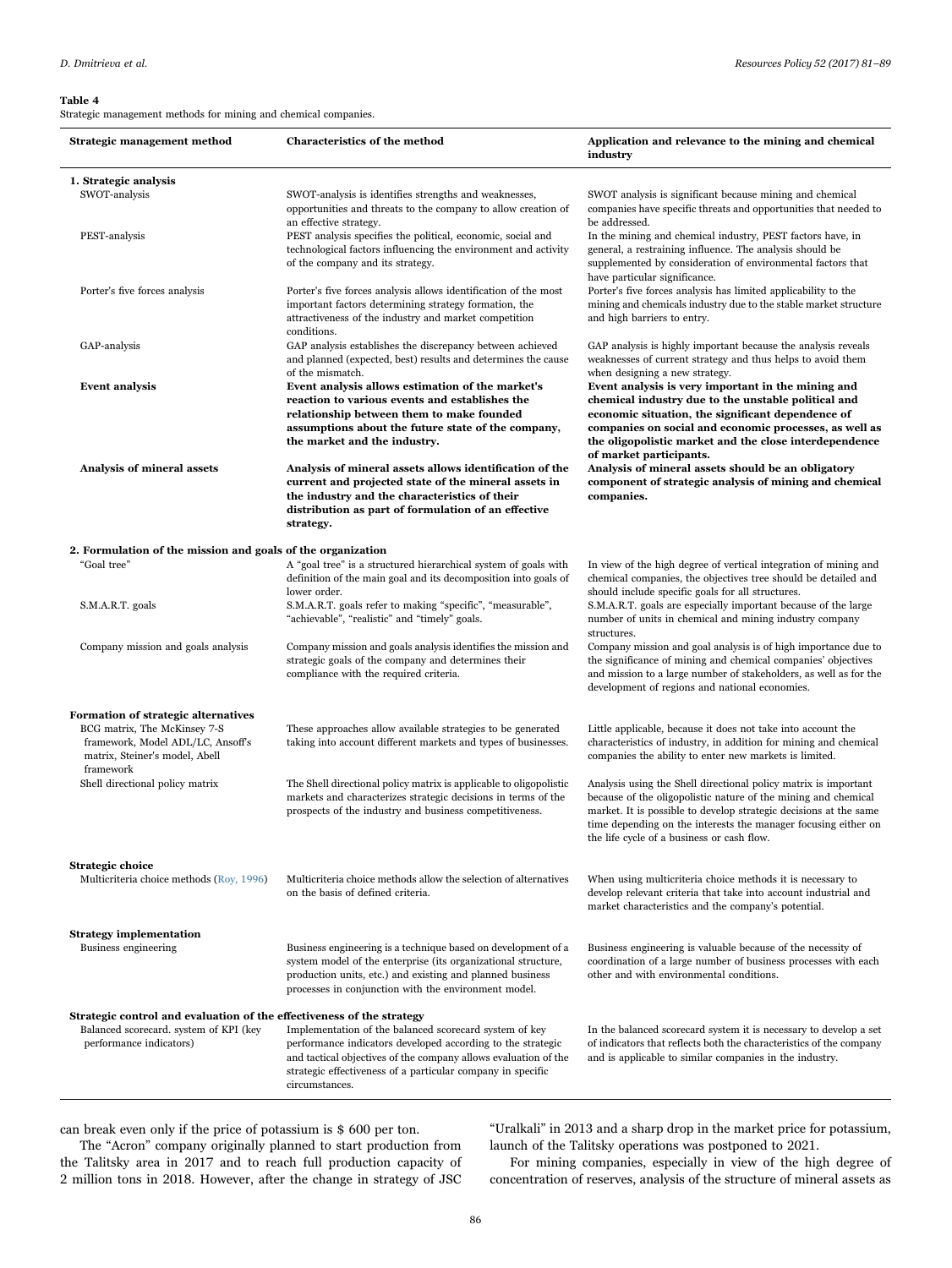<span id="page-6-0"></span>Status of mineral potash assets before the auction of 2008 and the merger of the potash market ("Uralkali" and "Silvinit").

| Subsoil areas of the<br>Verkhnekamskoe and other<br><b>Russian fields</b> | Geological<br>reserves,<br>billion tons | Company        | Share,% |
|---------------------------------------------------------------------------|-----------------------------------------|----------------|---------|
| Verkhnekamskoe field                                                      |                                         |                |         |
| Durymansky                                                                | 1.68                                    | JSC "Uralkali" | 9.3     |
| Bygelsko-Troitsky                                                         | 1.8                                     | JSC "Uralkali" | 10.0    |
| Bereznikovsky                                                             | 0.72                                    | JSC "Uralkali" | 4.0     |
| Solikamsky                                                                | 1.2                                     | JSC "Silvinit" | 6.6     |
| Novo-Solikamsky                                                           | 1.8                                     | JSC "Silvinit" | 10.0    |
| Unallocated subsoil fund                                                  |                                         |                |         |
| Other areas of the                                                        | 7.29                                    |                | 40.3    |
| Verkhnekamskoe field                                                      |                                         |                |         |
| Eltonskoe field                                                           | 1.0                                     |                | 5.5     |
| Nepskoe field                                                             | 1.7                                     |                | 9.3     |
| Gremyachinskoefield                                                       | 0.9                                     |                | 5.0     |
| Total                                                                     | 18.09                                   |                | 100     |

<span id="page-6-1"></span>

Fig. 4. Allocation of mineral assets of the Russian potash market before the auction in 2008.

#### <span id="page-6-2"></span>Table 6

Current distribution of mineral assets of the Russian potash market.

| Subsoil areas of<br>Verkhnekamskoe and<br>other Russian fields | Geological<br>reserves,<br>billion tons | Company        | Share,% |
|----------------------------------------------------------------|-----------------------------------------|----------------|---------|
| Verkhnekamskoe field                                           |                                         |                |         |
| Durymansky                                                     | 1.68                                    | JSC "Uralkali" | 9.3     |
| Bygelsko-Troitsky                                              | 1.8                                     | JSC "Uralkali" | 10.0    |
| Bereznikovsky                                                  | 0.72                                    | JSC "Uralkali" | 40      |
| Solikamsky                                                     | 1.2                                     | JSC "Uralkali" | 66      |
| Novo-Solikamsky                                                | 1.8                                     | JSC "Uralkali" | 10.0    |
| Ust-Yayvinsky                                                  | 1.29                                    | JSC "Uralkali" | 71      |
| Polovodovsky                                                   | 3.7                                     | JSC "Uralkali" | 20.5    |
| Talitsky                                                       | 0.7                                     | JSC "Acron"    | 3.9     |
| Palashersky                                                    | 1.2                                     | JSC "EuroChem" | 6.6     |
| Balahontsevsky                                                 | 0.4                                     | JSC "EuroChem" | 22      |
| Gremyachinskoe field                                           | 0.9                                     | JSC "EuroChem" | 5.0     |
| Unallocated subsoil fund                                       |                                         |                |         |
| Eltonskoe field                                                | 1.0                                     |                | 5.5     |
| Nepskoe field                                                  | 1.7                                     |                | 9.3     |
| Total                                                          | 18.09                                   |                | 100     |

an element of strategic analysis is extremely important. At present, the introduction of new production capacity is being delayed worldwide due to falling demand and reduced product prices, which allows existing companies to take proactive measures to ensure competitive advantage.

As noted earlier, in addition to mineral assets analysis, it is important that companies in the mining and chemical industry conduct event analysis. Here, the potash industry was chosen as an example, and an outline of strategic events in the potash industry was created,

<span id="page-6-3"></span>

Fig. 5. Current distribution of mineral assets of the Russian potash market.

presented in [Table 7.](#page-7-0) The data were taken from different sources including websites of large fertilizer companies and analytical agencies. After carrying out this analysis, we identified the following facts,

which need to be taken into account in strategic analysis:

- The accident in the JSC "Uralkali" mine in 2006, the global economic crisis and the threat of the emergence of new producers after the auction in 2008 led to the merger of "Silvinit" and "Uralkali" in 2011, considerable reorganization of business activities (because two companies became one of a changed structure), and a monopoly market for potash fertilizers in Russia.
- A sharp increase in demand and higher prices for potash in 2009– 2010 stimulated interest in the industry, which accelerated the introduction of new production capacity.
- Termination of anti-dumping measures in the European Union increased Russian fertilizer supplies to these countries. It expanded the market for JSC "Uralkali" products and for other Russian producers.

Based on the second part of the outline of strategic events in the potash industry – "Projections of events in the market", the following forecasts can be made:

- Due to the market expansion resulting from the withdrawal of antidumping measures by the European Union in 2011, raw material deficit for internal consumption may possibly appear, which could make it necessary to adopt government-proposed regulatory measures.
- Due to the emergence of new players in the potash market and new production capacity put in place in 2014–2018, supply may exceed demand leading to the reduction in prices.
- Further strengthening of the position of JSC "Uralkali" after the merger in 2011 and launching of its new capacity (2018) may provoke a consolidation of other global mining and chemical companies (such as BHP Billiton and Potash Corp.)

Thus, event analysis allows different market reaction to events to be revealed and suggests new relationships can be established between the actors involved. It also enables to forecast some of the future market conditions and tendencies.

Ensuring effectiveness, increasing investment attractiveness and the creation of long-term prospects are issues for every company independent of its field of activity. Development of an objective strategy allows highly effective results to be achieved in both current activity and over the long term. In current market and industry conditions, mineral-raw companies in general and the mining and chemical sector in particular are influenced by numerous factors and events that create high turbulence of the environment. At the same time, despite the wide range of existing methods and instruments for strategic management, no approach exists that allows full consideration of the specific characteristics of the industry and markets in which mining and chemical companies operate. Thus, it is important to develop new approaches and extend existing methods of strategic analysis to allow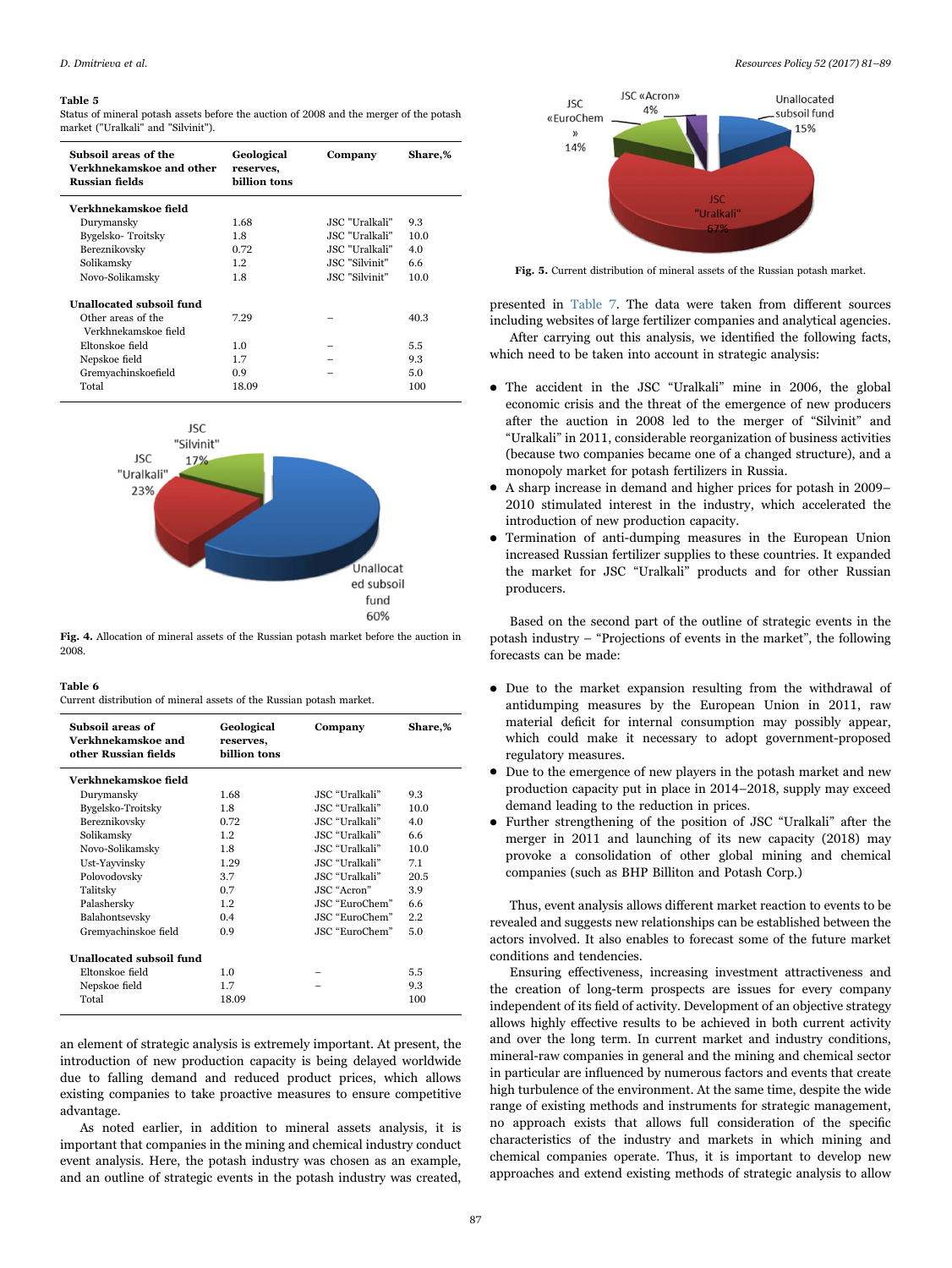<span id="page-7-0"></span>

| Outline of strategic events in the potash industry. |  |  |
|-----------------------------------------------------|--|--|

| Year   | Market events $=$ > Their influence                                                                                                                                                                                                                                                                                                                                                                                                                                   | Technological events = > Increase or decrease in<br><b>production</b>                                                                                                                           | Status of mineral resource assets and price<br>events $=$ > Their influence                                                                                                                    |
|--------|-----------------------------------------------------------------------------------------------------------------------------------------------------------------------------------------------------------------------------------------------------------------------------------------------------------------------------------------------------------------------------------------------------------------------------------------------------------------------|-------------------------------------------------------------------------------------------------------------------------------------------------------------------------------------------------|------------------------------------------------------------------------------------------------------------------------------------------------------------------------------------------------|
| 1983   | Division of the state monopoly into two large<br>potash companies, JSC "Uralkali" and JSC<br>"Silvinit". Creation of the duopoly led to completion<br>but did not resolve efficiency weaknesses.                                                                                                                                                                                                                                                                      |                                                                                                                                                                                                 | $\equiv$                                                                                                                                                                                       |
| 1990-s | 1. A decrease in demand by nearly a quarter in the<br>CISA that led to sharp decline in world production<br>and consumption of potash products. 2. Anti-<br>dumping regulation in Europe. In 1992 the<br>European Commission set anti-dumping quotas for<br>imports into the EU of potash produced in Russia<br>and Belarus. (so, fees for imports exceeding the<br>anti-dumping quota were 12.3% for "Uralkali", 23%<br>for "Silvinit" and 27.5% for "Belaruskali"). |                                                                                                                                                                                                 |                                                                                                                                                                                                |
| 2004   |                                                                                                                                                                                                                                                                                                                                                                                                                                                                       |                                                                                                                                                                                                 | JSC "Uralkali" acquired a license for development of<br>the Ust-Yaivinsky area of the Verkhnekamskoe field.<br>That led to 1.29 billion tons increase in reserves.                             |
| 2006   | Prospect of compensation payments because of an<br>accident at the 1st Mine of "Uralkali". Unsuccessful<br>IPO. That led to Shortfall in planned profits from<br>growth of the company's capitalization.                                                                                                                                                                                                                                                              | An accident and flooding of the 1stMine of "Uralkali"<br>that led to 1.2 million tons decrease in production.                                                                                   | Loss of reserves (about 120 million tons) because of<br>the accident and flooding of the 1stMine of "Uralkali".                                                                                |
| 2008   | A risk of bankruptcy because of payments related to<br>the 1st Mine accident. Minimum payment of 16.7<br>billion rubles and maximum payment - 50 billion<br>rubles.                                                                                                                                                                                                                                                                                                   | Iran started to develop the Ildzhak field. The annual<br>production capacity is 100 thousand tons of potassium<br>chloride.                                                                     | Auction for the right to develop three areas of the<br>Verkhnekamskoe field: Polovodovsky, Talitsky,<br>Palashersky.                                                                           |
|        | The beginning of the global economic crisis. That<br>led to the sharp drop in demand.                                                                                                                                                                                                                                                                                                                                                                                 | The beginning of development of the<br>Gremyatchinskoe field. That led to the appearance of a<br>new player in the market with proposed production of<br>2.3 million tons (in the first phase). |                                                                                                                                                                                                |
| 2009   | Significant growth in global demand for potash.                                                                                                                                                                                                                                                                                                                                                                                                                       | An increase in production of JSC "Uralkali" and<br>"Silvinit" to 5.1 million tons for each company.                                                                                             | Sharp increase in prices for potash.                                                                                                                                                           |
| 2010   | An IPO of "Uralkali" that led to the growth of the<br>company's capitalization                                                                                                                                                                                                                                                                                                                                                                                        | Beginning of the Ust-Yaivinsky project                                                                                                                                                          | A record high price - 608 \$ - was reached.                                                                                                                                                    |
| 2011   | Merger of JSC "Uralkali" and JSC "Silvinit" that led<br>to creation of a monopoly and the need for<br>government regulation. At the same time, creation<br>of the world's largest company in the field.                                                                                                                                                                                                                                                               | Completion of the construction of the Dehkanabad<br>potash fertilizer plant. (2.1 million tons increase in<br>production in Uzbekistan).                                                        | Ending of EU anti-dumping measures on July 13,<br>2011. Export of Russian and Belarusian potash to the<br>EU is no longer limited. It led to expansion of the<br>market for Russian companies. |
| 2013   | Announcement of the termination of cooperation<br>between "Uralkali" and "Belaruskali", "Uralkali"<br>came out of "BPC". That led to the drop in stock<br>prices and drop in demand                                                                                                                                                                                                                                                                                   |                                                                                                                                                                                                 | Significant decrease in world market prices                                                                                                                                                    |
|        | Projections of events in the market                                                                                                                                                                                                                                                                                                                                                                                                                                   |                                                                                                                                                                                                 |                                                                                                                                                                                                |
| 2017   |                                                                                                                                                                                                                                                                                                                                                                                                                                                                       | Beginning of production at the Gremyatchinskoe field<br>(JSC MCC "EvroChem") (2.3 million tons increase in<br>production).                                                                      |                                                                                                                                                                                                |
| 2018   |                                                                                                                                                                                                                                                                                                                                                                                                                                                                       | Predicted start of production at Ust-Yaivinsky area and<br>other areas of the Verkhnekamskoe field (2.8 million<br>tons planned increase in production of potash).                              | $\qquad \qquad -$                                                                                                                                                                              |

accurate analysis of industry-specific factors that influence the activities of mining and chemical companies.

The Russian fertilizer industry is strategically important and potentially competitive in world markets, while also having good conditions for stable growth in Russia. Russia accounts for about 10% of world production of fertilizers, and only 1.8% of world consumption, that is, most of the industry's production is exported. Export of fertilizer material is not a trade in primary commodity; it is the export of goods with high added value, which is associated with significant multiplicative, budget and socio-economic effects.

In addition, modern industry and the market situation between fertilizer producers require improving the efficiency of the strategic management system. An approach to strategic management was formed based on the research results and the identified characteristics and problems associated with mining and chemical company operations. It was proved that strategic analysis of mining and chemical companies should take into account the effect of dynamic and multidirectional factors by using the analysis of the mineral assets and event analysis.

### 7. Summary and conclusions

The fertilizer industry is characterized by sector-specific market and industry features and high level of turbulence of its external environment. It exhibits several distinguishing features, which must be taken into account when developing the company's strategy, e.g. oligopolistic market, institutional regulatory framework of the industry, high capital intensity of production and strategic investment, high strategic and social significance of companies creating a need for careful consideration of the interests of regional and state stakeholders.

In literature there are a large number of methods and tools for strategic analysis and management. However, they are not adapted to the specificity of the particular industries. Due to this fact, it is necessary to identify and adopt the most appropriate methods and tools applicable to the peculiarities of the market and industry as well as highly dynamic environment. We determined characteristic features of the oligopolistic fertilizer market using Porter's model, analyzed the issue of strategic management in highly turbulent environment and determined the turbulence level for Russian fertilizer companies using